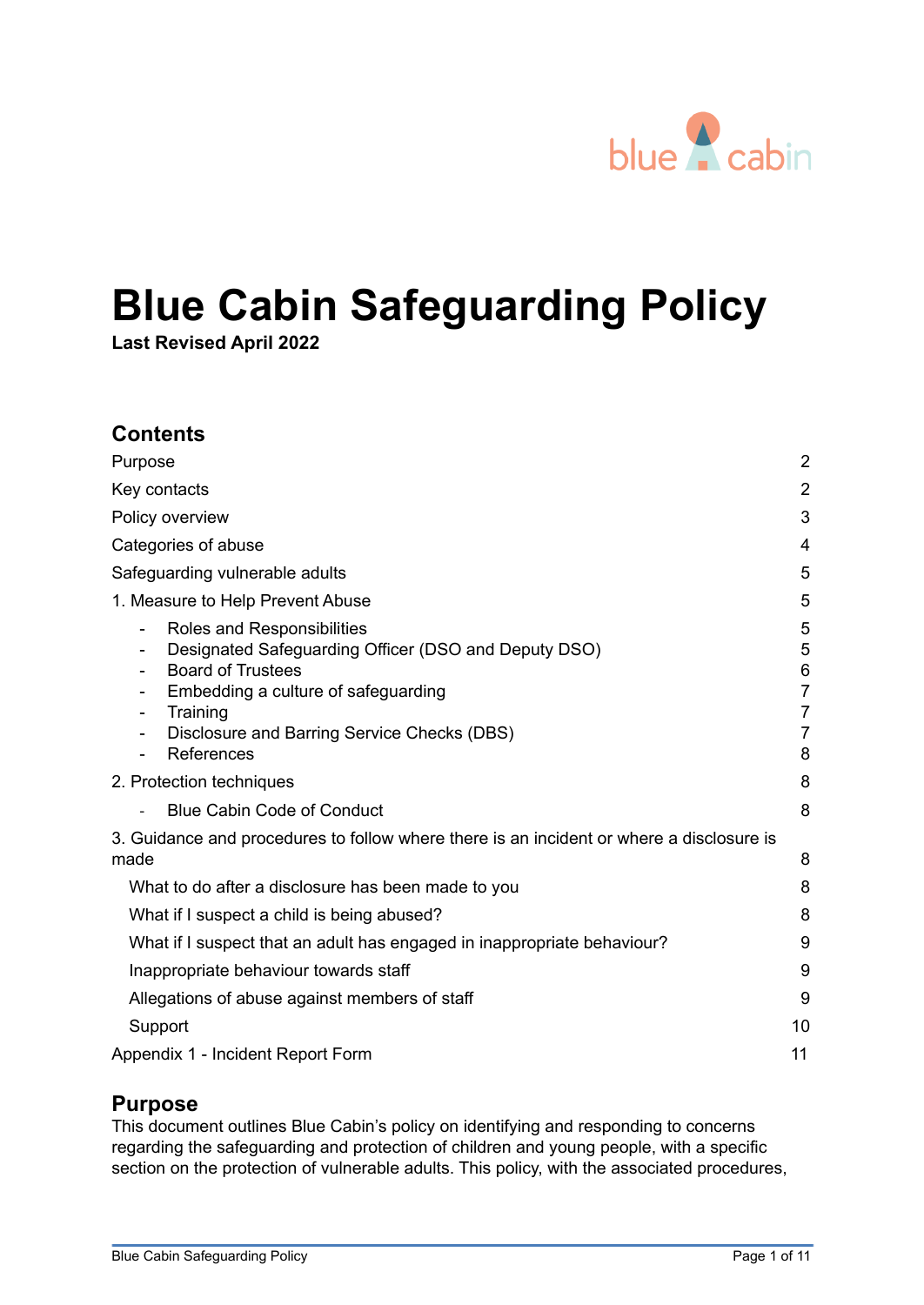applies to all staff, session workers, volunteers, board members and anyone working on behalf of Blue Cabin.

The policy has been created in the basis of law and guidance that seeks to protect children, namely:

*[Children's](https://www.legislation.gov.uk/ukpga/1989/41/contents) Act 1989 [Children](https://www.legislation.gov.uk/ukpga/2004/31/contents) Act 2004 Working Together to [Safeguard](https://www.gov.uk/government/publications/working-together-to-safeguard-children--2) Children (Department for Education 2018) [Equality](https://www.legislation.gov.uk/ukpga/2010/15/contents) Act 2010 UN [Convention](https://www.gov.uk/government/publications/united-nations-convention-on-the-rights-of-the-child-uncrc-how-legislation-underpins-implementation-in-england) on the Rights of the Child [Safeguarding](https://www.legislation.gov.uk/ukpga/2006/47/contents) Vulnerable Groups Act 2006 [Protection](https://bills.parliament.uk/bills/830) of Freedoms Act 2012 The Care Act [2014](https://www.legislation.gov.uk/ukpga/2014/23/contents/enacted)*

For the purpose of this policy a child is defined as anyone under the age of 18. Although the legislative and policy base is different when responding to the safeguarding needs for adults, most of the principles and procedures for staff are the same as those for children and young people.

# <span id="page-1-0"></span>**Key contacts**

Within Blue Cabin the people listed below have special responsibility for safeguarding.

The Designated Safeguarding Officer (DSO) should be contacted in the first instance where any child protection issue arises or where a person suspects that a child or vulnerable adult is being subjected to abuse. They will determine the appropriate action to be taken, and notify the relevant local authority in accordance with relevant protocols if necessary. If the DSO is not available, the Deputy DSO should be contacted. The lead trustee and additional trustee for Safeguarding can also be contacted if required.

**Designated Safeguarding Officer (DSO) - Operational** Jenny Young

**Deputy Designated Safeguarding Officer (Deputy DSO) - Operational** Amy Armstrong

**Lead Board Member for Safeguarding** Mark Dibble

**Additional Board Member for Safeguarding** Adam Kent

# **Policy overview**

Blue Cabin believes that all children and young people have the right to grow up in a safe and caring environment, which includes the right to protection from all types of abuse. They have the right to expect that adults in positions of responsibility do everything possible to uphold these rights. This policy aims to ensure that all children, young people and vulnerable adults participating in activities or events run by Blue Cabin will do so safely, with respect and understanding, and be free from any form of abuse.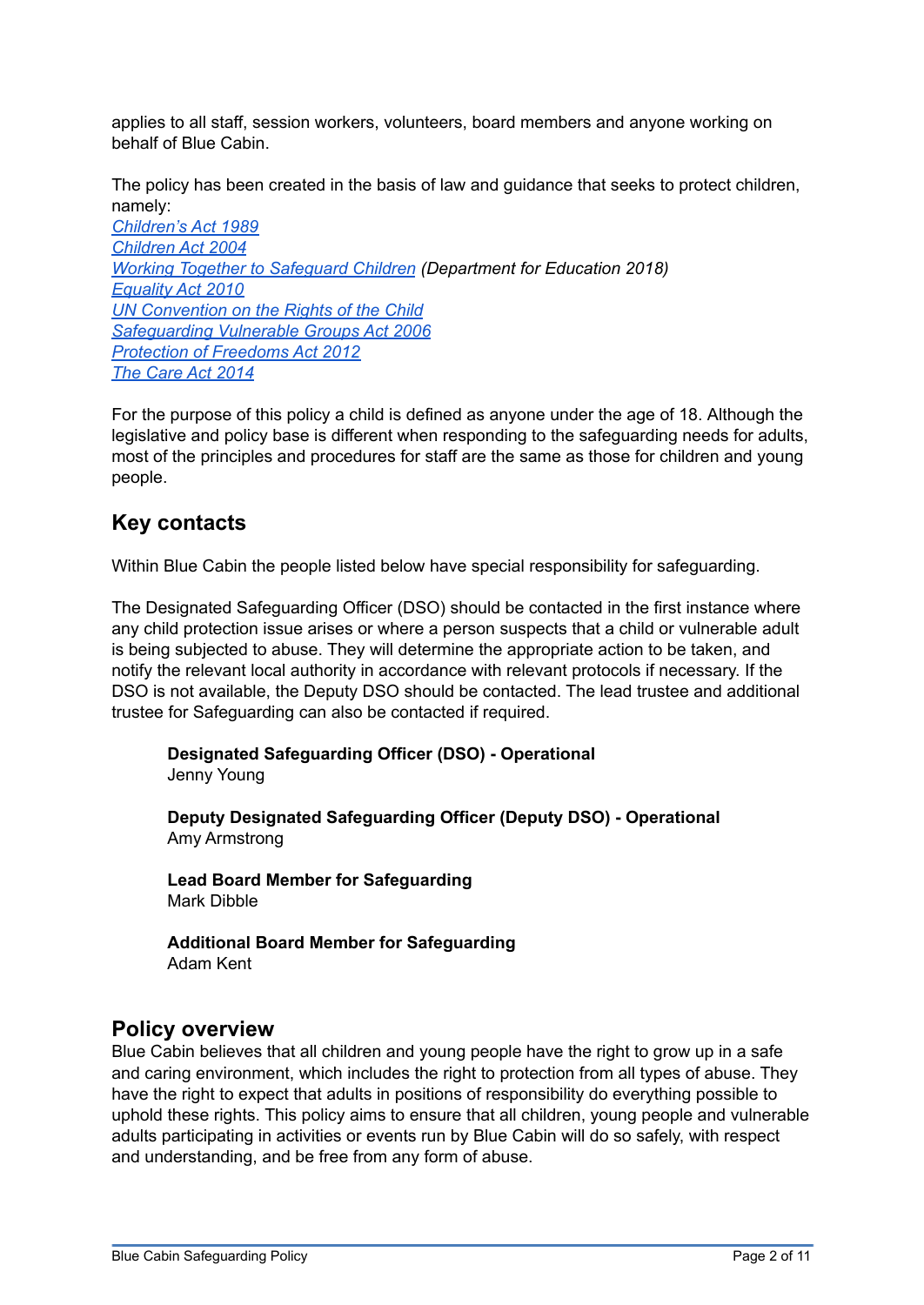Blue Cabin will take all reasonable steps to protect the rights, health and well-being of children and young people who take part in any activities or events organised by the company. The exact definition of what is a reasonable level of care will be further defined in the risk assessment for an activity, and will vary according to the age of the children/young people involved, the circumstances (including length, intensity and location) of the activity or event and the extent to which it is a partnership with other agencies or schools. The additional vulnerability of some children and young people due to disability, [neuro-diversity,](https://www.webmd.com/add-adhd/features/what-is-neurodiversity) communication needs, previous adverse experiences, exposure to discrimination, exclusion from positive opportunities by virtue of social or environmental factors will also be considered.

If any participants of Blue Cabin events have concerns about our safeguarding policy or procedures, we would encourage them to contact us to discuss this and we are committed to listening and responding accordingly.

There are three main elements within our Safeguarding Policy:

- 1. **Prevention** through the development of safer recruitment and selection processes; the appointment of a designated safeguarding officer, deputy, and lead trustee for safeguarding; safeguarding risk assessment and risk management of all our activities involving children and young people, whether online or offline; induction and training programmes for our workforce; staff/volunteer management and supervision; clear codes of conduct for staff and young people; information sharing and empowerment of our children, young people and their parents/carers; the deliberate cultivation of a safeguarding culture in our organisation, so that everyone knows whom to speak to if they have a concern, and feels safe to do so.
- 2. **Protection** by following agreed procedures and ensuring that we put in place robust procedures for responding to concerns about a child who may be at risk; ensuring that we develop and embed procedures for responding to concerns that a member of our workforce or another young person linked to Blue Cabin may present a risk to others; taking steps to check that our safeguarding procedures are followed and are effective in dealing with concerns that arise; regularly auditing and updating our safeguarding policies and procedures so that they remain fit for purpose; ensuring that we work actively and in partnership with children, young people, parents and carers and other organisations, including statutory authorities; ensuring that we have processes in place to escalate concerns within the relevant authorities if we take the view that they have not been fully investigated and/or that a child remains at risk; ensuring that our recording, information sharing and information storage procedures and processes are effective and compliant with our safeguarding responsibilities as well as duties under data protection legislation.
- 3. **Guidance** Written Guidance, which supports our procedures is required reading by all who work for or on behalf of Blue Cabin.

The policy addresses issues relating to the potential abuse of children or young people by:

- Staff, contractors, volunteers or other persons engaged by the organisation
- Other young people
- Third parties
- Exposure to safeguarding risks either online or offline that are part of wider environmental factors or cultural factors present in a child's life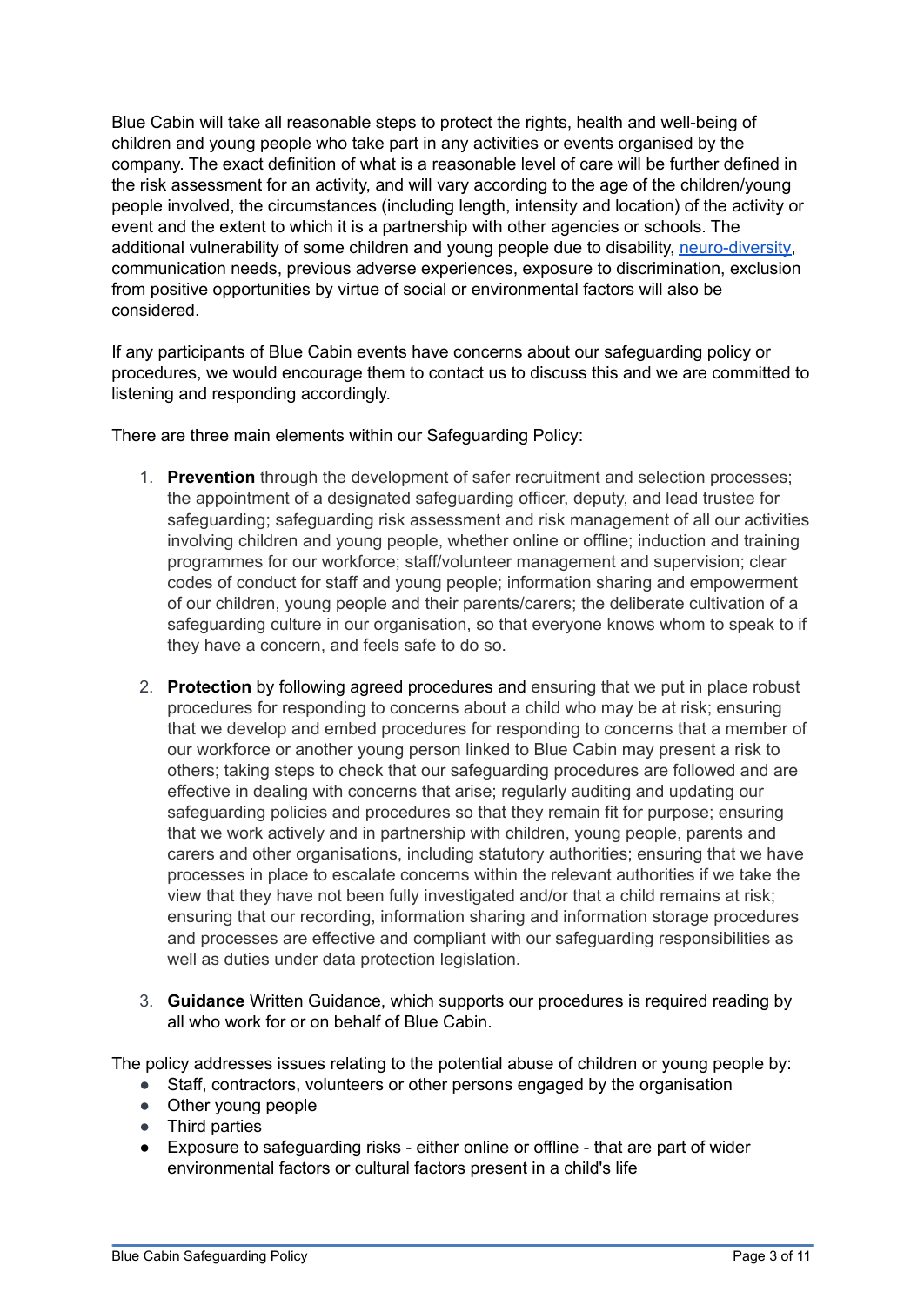It is essential that all Blue Cabin employees, volunteers and others working on behalf of Blue Cabin, familiarise themselves with the reporting procedures detailed in this policy, where they suspect child abuse, or a safeguarding issue is brought to their attention.

# <span id="page-3-0"></span>**Categories of abuse**

This policy covers four potential areas of abuse that a child or young person may encounter if they are being abused -

## **Physical Abuse**

Physical abuse may include the actual or likely injury to a child, or failure to prevent physical injury or suffering to a child. Physical harm may be caused when a parent or carer deliberately causes ill health to a child they are looking after, or when they feign or falsify the symptoms of health or ill health in someone.

## **Emotional abuse**

Emotional abuse is the persistent emotional ill treatment of a child such as to cause severe and persistent adverse effects on a child's emotional development. It may involve conveying to children that they are worthless or unloved, inadequate or valued only insofar as they might meet the needs of another person. It may involve causing children frequently to feel frightened or in danger, or involve the exploitation or corruption of children.

#### **Sexual abuse**

Sexual abuse involves forcing or enticing a child or adolescent to take part in sexual activities, whether or not the child is aware of what is happening. The activities may involve physical contact, involving penetrative (e.g. rape and buggery) or non-penetrative acts. They may include non-contact activities such as involving children in looking at or the production of pornographic activities or watching sexual activities, or encouraging children to behave in sexually inappropriate ways.

#### **Neglect**

Neglect is the failure to protect a child from the exposure of any kind of danger and may include the failure to meet a child's basic physical and or psychological needs. It may involve a parent or carer failing to provide adequate food, shelter and clothing, or the failure to ensure access to appropriate medical care or treatment. It may also include neglect of or unresponsiveness to a child's basic emotional needs.

#### **Other**

There are also other types of abuse such as Child Sexual Exploitation, Female Genital Mutilation, forced marriage, honour based violence, radicalisation, and living with multiple adversities that could include domestic abuse, parental mental health issues, and/or parental substance misuse.

# <span id="page-3-1"></span>**Safeguarding vulnerable adults**

Following amendments to the Safeguarding Vulnerable Groups Act 2006, by the Protection of Freedoms Act 2012, adults are no longer deemed vulnerable because of their personal attributes, characteristics or abilities. An adult is considered 'vulnerable' if they receive a health, personal or social care service from a professional, or if they remain in the care of the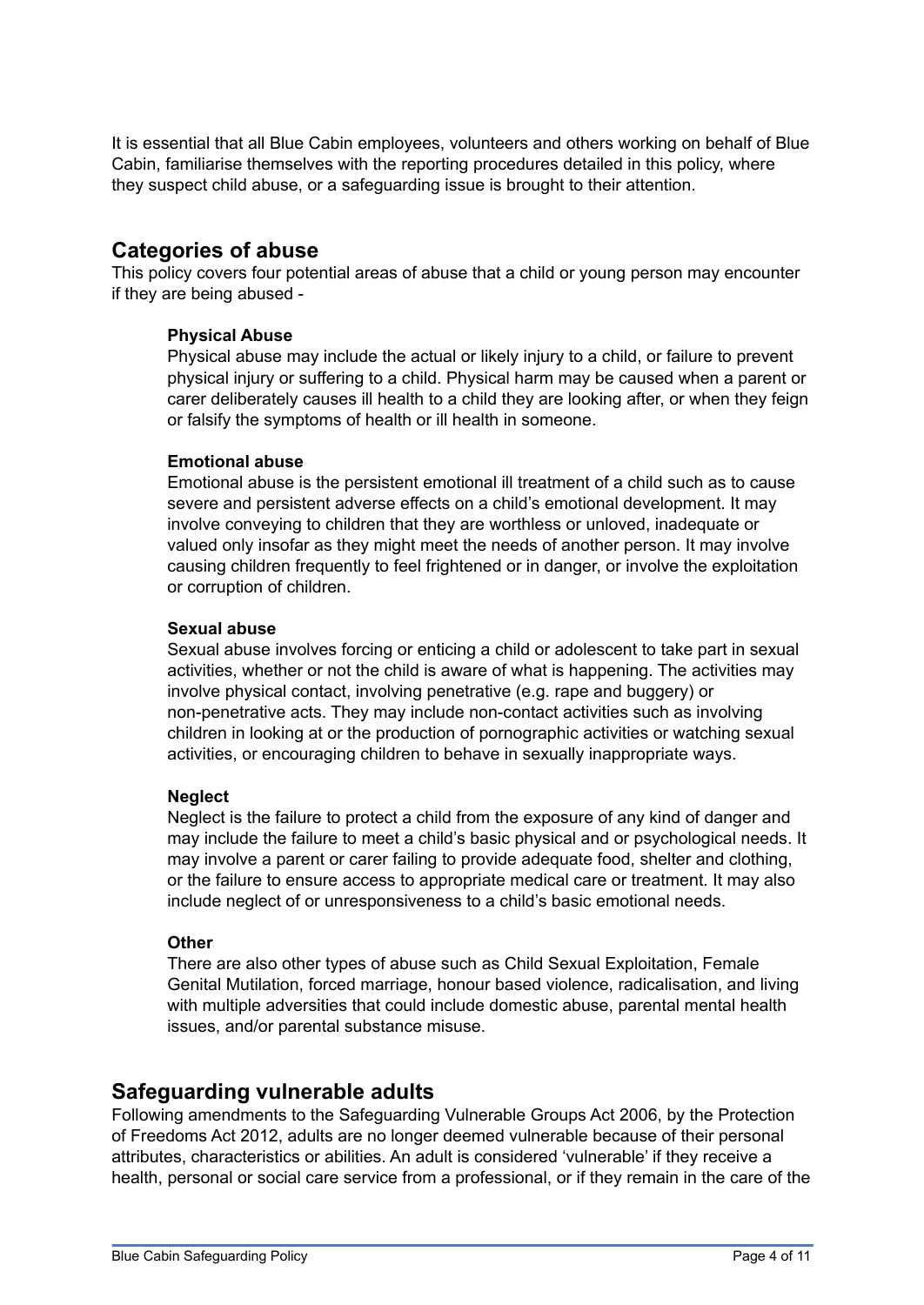local authority. Personal services would include, for example, help with financial matters, feeding, washing or dressing.

Government guidance in relation to adults is contained in the document *The Care Act 2014 (<https://www.legislation.gov.uk/ukpga/2014/23>).*

The Care Act statutory guidance defines adult safeguarding as:

'Protecting an adult's right to live in safety, free from abuse and neglect. It is about people and organisations working together to prevent and stop both the risks and experience of abuse or neglect, while at the same time making sure that the adult's wellbeing is promoted including, where appropriate, having regard to their views, wishes, feelings and beliefs in deciding on any action. This must recognise that adults sometimes have complex interpersonal relationships and may be ambivalent, unclear or unrealistic about their personal circumstances.' ([https://www.scie.org.uk/safeguarding/adults/introduction/what-is\)](https://www.scie.org.uk/safeguarding/adults/introduction/what-is)

Blue Cabin will bring to the attention of the local authority social services and the police any concerns in relation to safeguarding of vulnerable adults or allegations of abuse identified through any part of its work. Although the legislative and policy base is different when responding to the safeguarding needs for adults, most of the principles and procedures for staff are the same as those for children and young people and can therefore be applied in settings involving vulnerable adults.

# <span id="page-4-1"></span>**1. Measures we take to help prevent abuse**

In addition to good health & safety practice, there are a number of preventative measures that can be taken in order to promote effective safeguarding.

## **Roles and Responsibilities**

All members of the Blue Cabin workforce are obliged to follow this policy and our code of conduct in order to maintain an environment that prevents exploitation and abuse, and which encourages reporting of breaches of this policy using the appropriate procedures. Some of our workforce have additional responsibilities for safeguarding:

## **Designated Safeguarding Officer (DSO)**

The DSO is responsible for taking the lead on:

- <span id="page-4-0"></span>● receiving, recording and responding to safeguarding concerns that a child or adult may be at risk of abuse;
- receiving, recording and responding to concerns or allegations that a staff member or volunteer at Blue Cabin may present a risk to children or adults;
- liaising with statutory child and adult protection agencies and ensuring referrals to these and other relevant authorities happen without delay;
- ensuring this policy is developed and reviewed every year or earlier if necessary;
- implementing this policy throughout the organisation;
- ensuring Blue Cabin workforce members receive and complete safeguarding training;
- ensuring Blue Cabin workforce members understand and are aware of this policy and know what to do if they have a concern about a child or adult at risk;
- ensuring children and adults at risk who are involved in activities at Blue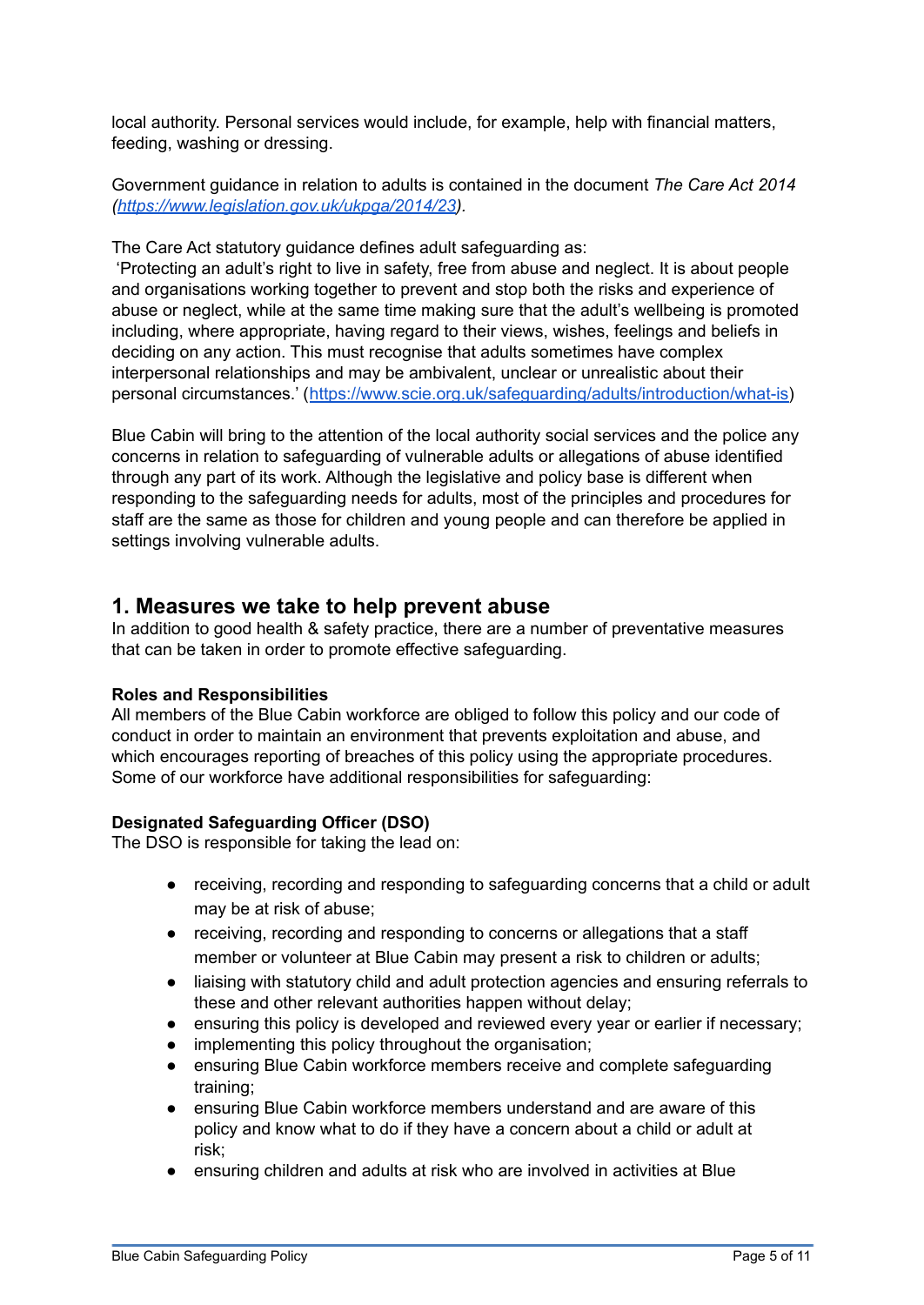Cabin and their parents/carers/families know who they can talk to if they have a welfare concern and understand what action the organisation will take in response;

- ensuring recording procedures are implemented and that records are stored and retained according to legal requirements and the organisation's safeguarding and child protection policy and procedures;
- Working closely with the management team and safeguarding trustee to alert them to relevant concerns and allegations as necessary, and to ensure they are kept up to date with safeguarding issues and are fully informed of any concerns about organisational safeguarding and child protection practice;
- providing an annual report for the trustees on Blue Cabin safeguarding activity, issues, risks and developments required.

The Blue Cabin DSO is:

Jenny Young

In the absence of the DSO, the deputy DSO is:

- Amy Armstrong

#### **Board of Trustees**

The Trustees are ultimately responsible for ensuring that Blue Cabin workforce members are aware of the policy and are supported to implement and work in accordance with it, as well as creating a management culture that encourages a focus on safeguarding. The Blue Cabin Trustee Board holds ultimate accountability for this policy. They will:

- ensure safeguarding policies and procedures are in place and being followed;
- ensure there are checks to confirm staff are suitable to carry out their roles;
- ensure there is ongoing monitoring and review processes in place to check safeguards are being implemented in practice and that the controls in place are effective;
- actively promote a culture and environment whereby all staff are enabled to raise concerns and understand their safeguarding responsibilities;
- appoint a Safeguarding Trustee on the Board whose role is one of scrutiny. keeping up to date with the Charity Commission requirements for safeguarding and to support the DSO in assessing and managing safeguarding risks;
- ensure that serious incidents are reported to the Charity Commission for England and Wales;
- support the Company Director in managing any safeguarding allegations against members of the workforce;
- ensure that Blue Cabin allocates sufficient resources, including trained staff and trustees, for the arrangements to safeguard and protect children and adults.

The Safeguarding Trustee is:

- Mark Dibble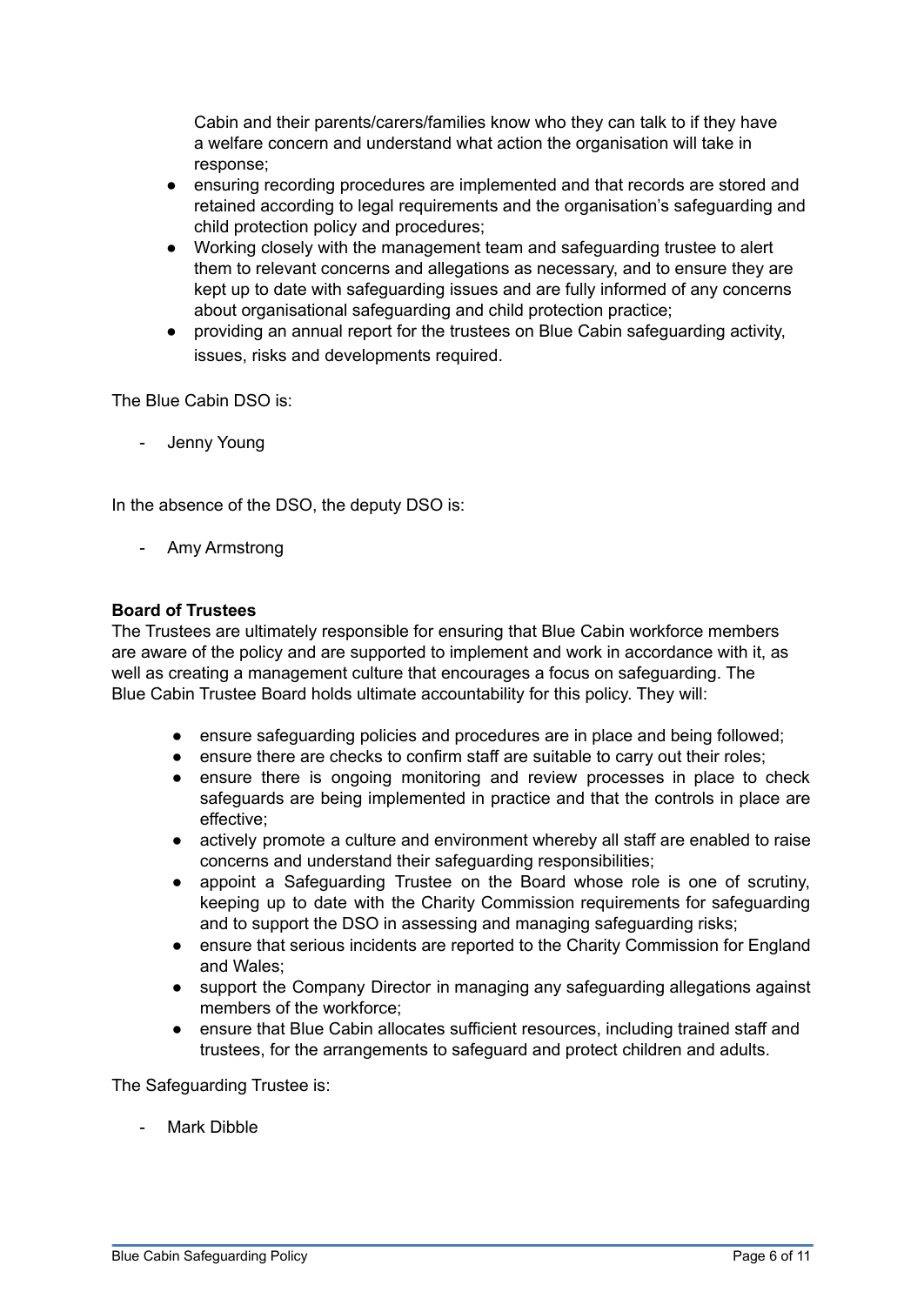## **Embedding a culture of safeguarding**

Safeguarding is an integral part of our organisation, and it is a priority that all staff members and freelance associates are equipped with the skills, knowledge and support that they need to ensure appropriate safeguarding measures are put in place and procedures adhered to.

We do this by having the following measures in place:

- A Safeguarding policy and procedure that are understood and followed by all staff and freelance associates.
- A clear and accessible list of people with responsibility for safeguarding within the organisation, including the Designated Safeguarding Office (DSO) and a deputy DSO, and contact numbers for out of hours provision.
- An assigned Trustee with lead responsibility for safeguarding at a Governance level.
- A designated Safeguarding page on our website, which contains information about how we deal with safeguarding issues along with a link to our Safeguarding Policy and associated paperwork.
- Ensuring staff and freelance associates have access to appropriate safeguarding training which is regularly updated.
- Embedding safeguarding into all areas of our recruitment processes.
- A code of conduct for all staff.
- A Safeguarding Working Group that meets regularly, ensuring any safeguarding incidents have been dealt with adequately and checking we are up-to-date with policy policy updates.
- An update to date physical Key Contact card, for all staff and freelance associates which contains contact details for the safeguarding team and links to the safeguarding page on our website.

#### <span id="page-6-0"></span>**Training**

All members of Blue Cabin staff will be asked to complete safeguarding training (such as the NSPCC's Introduction to Safeguarding course) and advanced training will be provided to any staff who take on a lead safeguarding role. Contract staff and volunteers should be briefed on their first day (by the member of staff responsible for their placement) of the basic safeguarding issues that they should be aware of, and if required may attend a basic or advanced training session if deemed appropriate. All staff will be made aware of how to contact the designated safeguarding leads in the event of any queries or concerns.

#### **Disclosure and Barring Service Checks (DBS)**

All employees, contracted freelancers and volunteers working for Blue Cabin will be required to have an enhanced DBS check. Full details on this can be found in our DBS Policy.

#### <span id="page-6-1"></span>**References**

All offers of employment will be subject to the obtaining of two satisfactory references, one of which must be from the most recent employer.

# <span id="page-6-2"></span>**2. Protection techniques**

When working with children and young people, employees and other staff working on behalf of Blue Cabin should follow the Blue Cabin Code of Conduct in order to ensure the best protection to participants and themselves.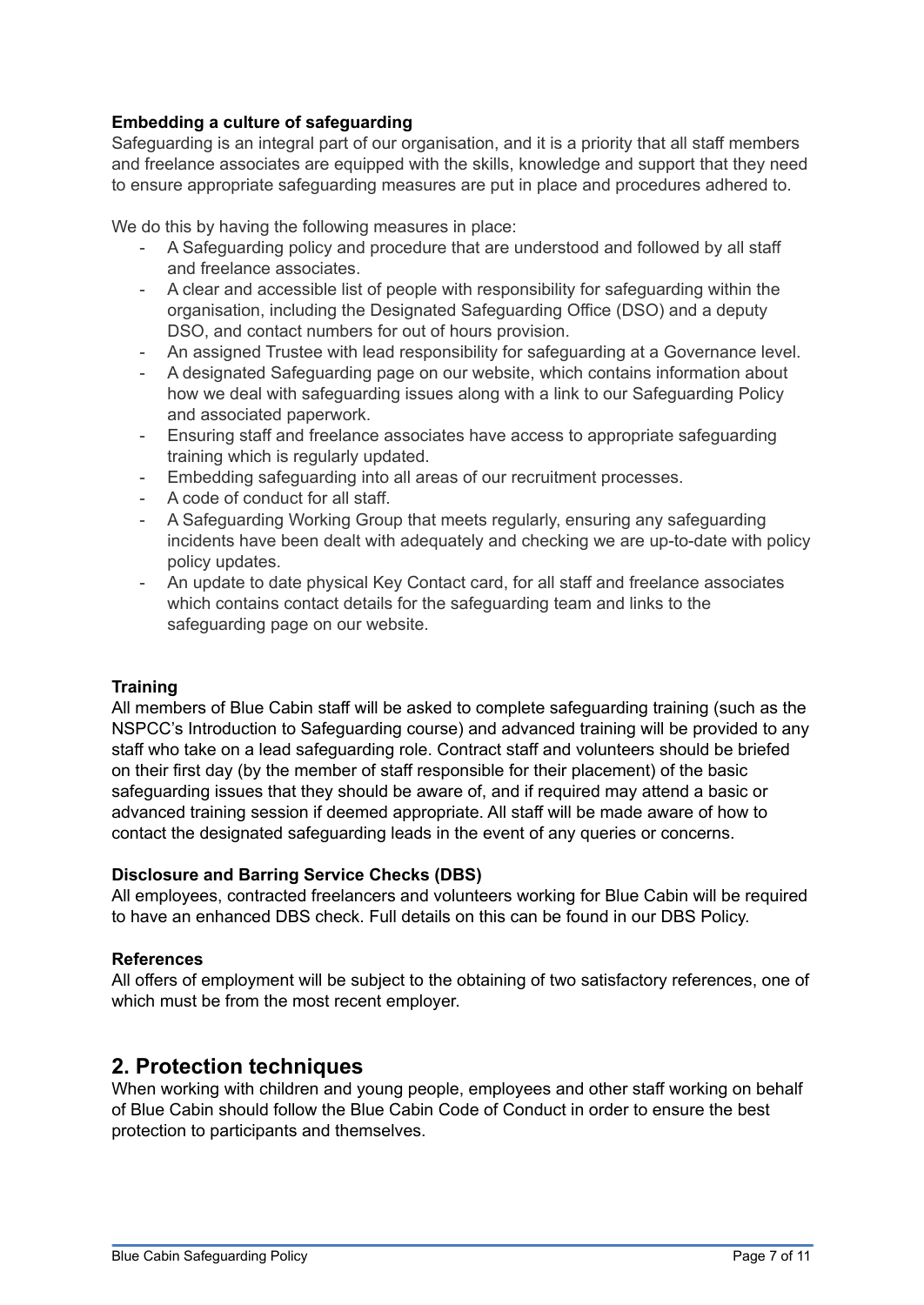# <span id="page-7-0"></span>**3. Guidance and procedures to follow where there is an incident or concern, or where a disclosure is made**

Child abuse can cover a wide range of issues including neglect, physical, sexual and emotional abuse. All allegations, reports or suspicions of abuse will be treated seriously and with sensitivity. Where a child or young person makes a disclosure to a member of Blue Cabin staff or person working on behalf of Blue Cabin, it is essential that the disclosure is dealt with in the following way:

- $\bullet$  Listen let the individual explain what they are feeling
- Do not comment upon what has been said, or suggest alternative explanations
- The child/young person should feel that they are being believed
- Do not pass judgement
- Do not ask leading questions i.e. questions that need a "yes" or "no" answer. Ask open questions to establish exactly what was done and who did it for example "what happened next?"
- Do not promise that any particular course of action will be taken
- When a child or young person asks for secrecy they should be told sensitively that the employee has a duty to refer allegations to the appropriate people for their own sake. As a organisation Blue Cabin and its employees are legally obliged to inform the relevant authorities if they are aware of any abuse or possible abuse or risk of abuse towards a child or young person, and for this reason confidentiality can never be promised
- $\bullet$  Do not rush the child it may have taken them a great deal of thought and courage to make the disclosure
- Inform the child that you have a responsibility to inform the Designated Safeguarding Officer who has knowledge of how to deal with similar cases

## <span id="page-7-1"></span>**What to do after a disclosure has been made to you**

Once a disclosure has been made to you, make an immediate detailed and careful note of what has been described to you, using the participants' words wherever possible.

Immediately inform the person responsible for safeguarding/child protection within the/organisation in which the activity or event is taking place (see contact details above). They will decide next steps based upon the evidence and information provided to them. Also complete an incident report form (Appendix 1) and inform Blue Cabin's Designated Safeguarding Officer. Once a disclosure has been made a multi agency referral must be submitted within 24 hours to social services.

Record and maintain a record of the fact that you have made a referral to the Designated Safeguarding Officer.

## <span id="page-7-2"></span>**What if I suspect a child is being abused?**

A member of staff or person working on behalf of Blue Cabin who suspects that a child or young person is experiencing abuse should immediately inform Blue Cabin's DSO (see above) or another member of the Safeguarding team if they are not immediately available. You should also complete an incident report form (Appendix 1) to ensure a careful record is made of any concern or relevant incidents. Appropriate action will be discussed, and Blue Cabin's DSO will then inform the relevant Local Authority's Safeguarding Office or out of hours Emergency Duty Team Member of the incident.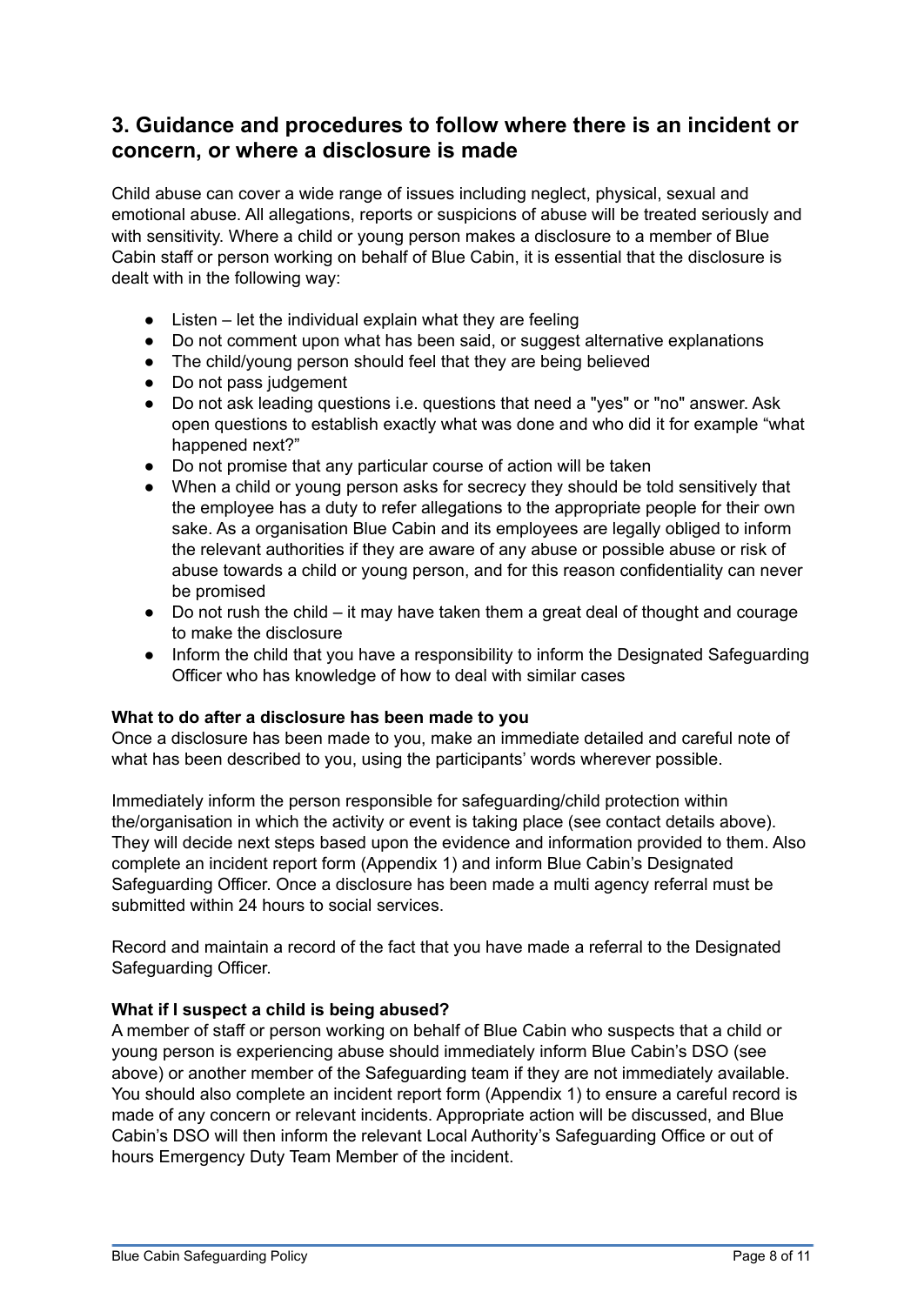## <span id="page-8-0"></span>**What if I suspect that an adult has engaged in inappropriate behaviour?**

If you are concerned with a particular behaviour that you have witnessed or the overall behaviour of a person you should complete an incident report form (Appendix 1) and immediately inform the Designated Safeguarding Officer who, in conjunction with the relevant colleagues or appropriate member of staff in the school/organisation the event or activity is taking place in, will decide on the appropriate action to take. This may range from having a discussion with the person in question to conducting an investigation, which may lead to external parties (such as social services) being informed.

### <span id="page-8-1"></span>**Inappropriate behaviour towards staff**

If a member of staff or person working on behalf of Blue Cabin experiences inappropriate behaviour from children or young people, including approaches of a sexual or provocative nature this can be addressed by a response which is clearly discouraging without being insensitive, supported by strict adherence to the principles of openness outlined above, and by behaviour which consistently and visibly treats all children and young people equally. However, whenever a young person, vulnerable adult or member of staff:

- experiences inappropriate behaviour
- is hurt
- is distressed
- is involved in a misunderstanding of a potentially serious or personal nature
- is subject to any other incident deemed to be relevant to this policy

the incident should immediately be reported to:

- the Designated Safeguarding Officer, and
- the person responsible for safeguarding/child protection within the/organisation in which the activity or event is taking place

The details should be recorded, ensuring that neither the staff member or the child or young person is left unsupported in a vulnerable situation. The issue should be addressed with the child or young person and/or their carer or key adult where appropriate and an incident form (appendix 1) should be completed.

#### <span id="page-8-2"></span>**Allegations of abuse against members of staff**

Any allegation of abuse against a member of staff, self-employed staff/contractors or person on behalf of Blue Cabin will be dealt with by following the Blue Cabin Procedure for managing an allegation against a staff member or volunteer.

#### <span id="page-8-3"></span>**Support**

Any member of staff working with children and young people may find themselves in the position of discovering or suspecting that a child or young person in their care is the victim of abuse. This can sometimes lead to difficult emotional pressures or apparent conflicts of interest. It may also cause a triggering effect on staff as individuals. Blue Cabin will ensure additional support is given to any staff member where this is requested which may include a referral to a third party counselling or therapeutic service if appropriate. Staff should contact Blue Cabin's Designated Safeguarding Officer (or another member of the Blue Cabin Safeguarding Team if not available) should they find themselves in this situation.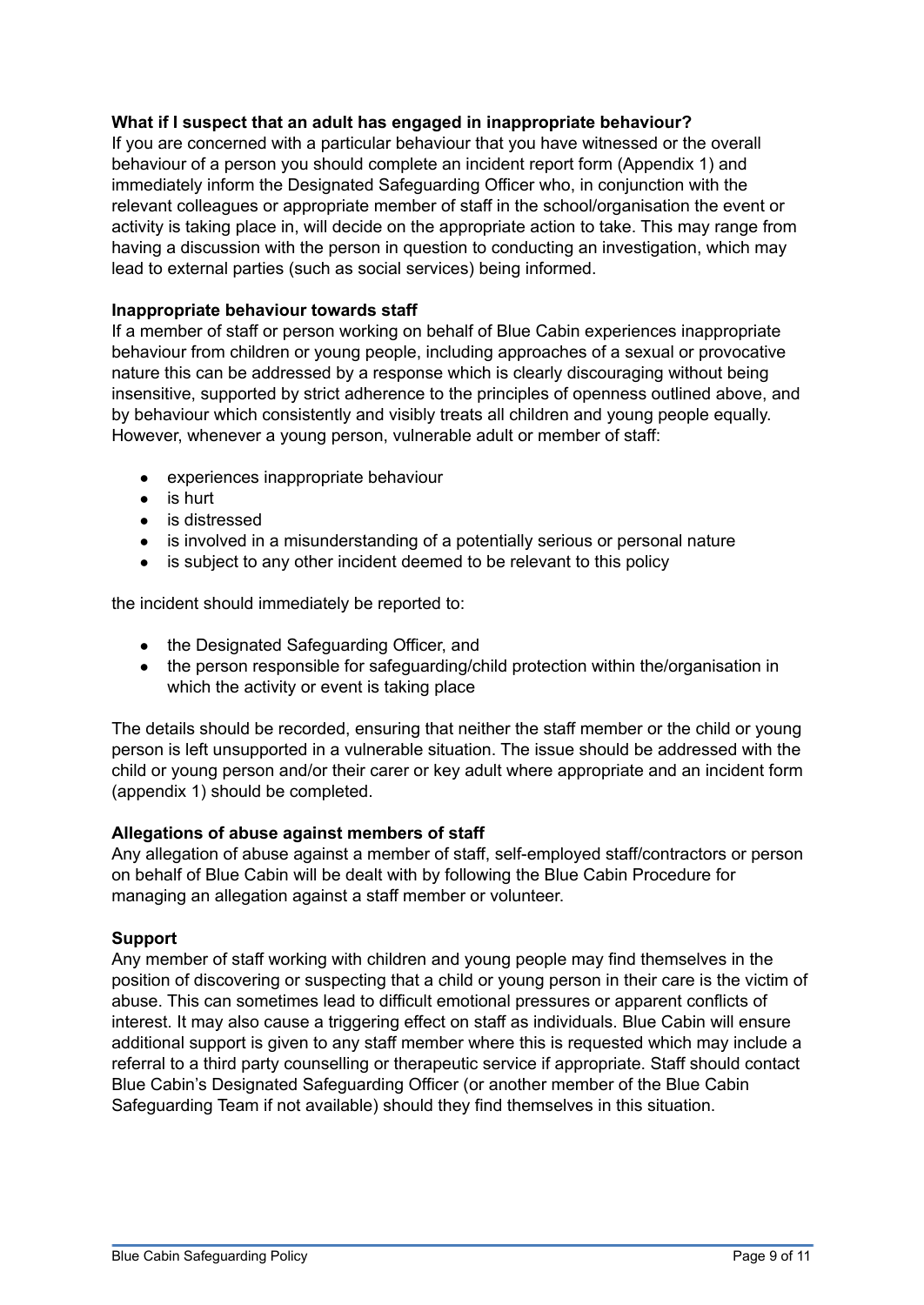

#### **Incident Report Form**

Please complete and submit this form to the Designated Safeguarding Officer as soon as possible in the event of any incident taking place.

#### **Details of the person making the report**

| Name                     |  |
|--------------------------|--|
| Today's Date             |  |
| Job title/Position:      |  |
| Contact telephone number |  |
| Email address            |  |
| Address                  |  |

#### **Details of the child / young person affected:**

| Name of the child:                                 |           |
|----------------------------------------------------|-----------|
| Date of birth (if known):                          |           |
| Name of child's parent/guardian:                   |           |
| Contact details of the child's<br>parent/guardian: | Address:  |
| Home landline:                                     |           |
| Mobile:                                            | Postcode: |

#### **Details of the person concerned (the person whom the complaint/concern is about):**

NB. If the allegation / suspected incident involves a member of the Blue Cabin team please follow the 'Procedure for managing an Allegation against a staff member or volunteer' instead.

| Name:                                                       |           |
|-------------------------------------------------------------|-----------|
| Contact details:                                            | Address:  |
| Home landline:                                              |           |
| Mobile:                                                     | Postcode: |
| Occupation/role within the organisation (if<br>applicable): |           |